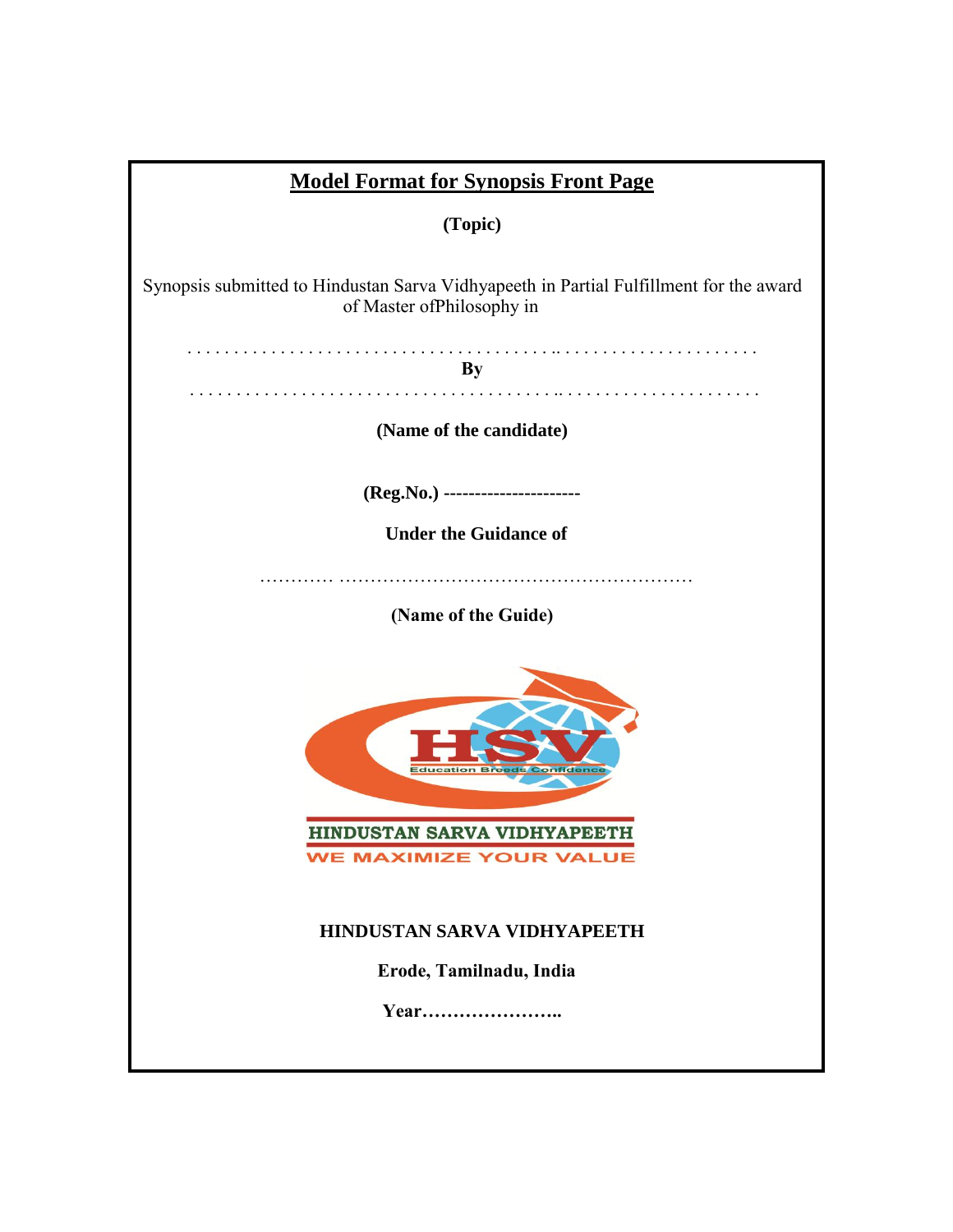## **DECLARATION**

I……………………………………………………. hereby declare that the synopsis entitled ……………………………..……………………………………………………….. Submitted to the, Hindustan Sarva Vidhyapeeth, Perundurai, Tamilnadu in partial fulfillment for the award of Master of Philosophy in…………………………. Under the Guideship of ………………………………………………………………………., Synopsis has not previously formed the basis for the award of any other degree, Diploma, Associateship, Fellowship or other title. Place:- Date: **- Signature of the candidate ( Name, Reg. No.)**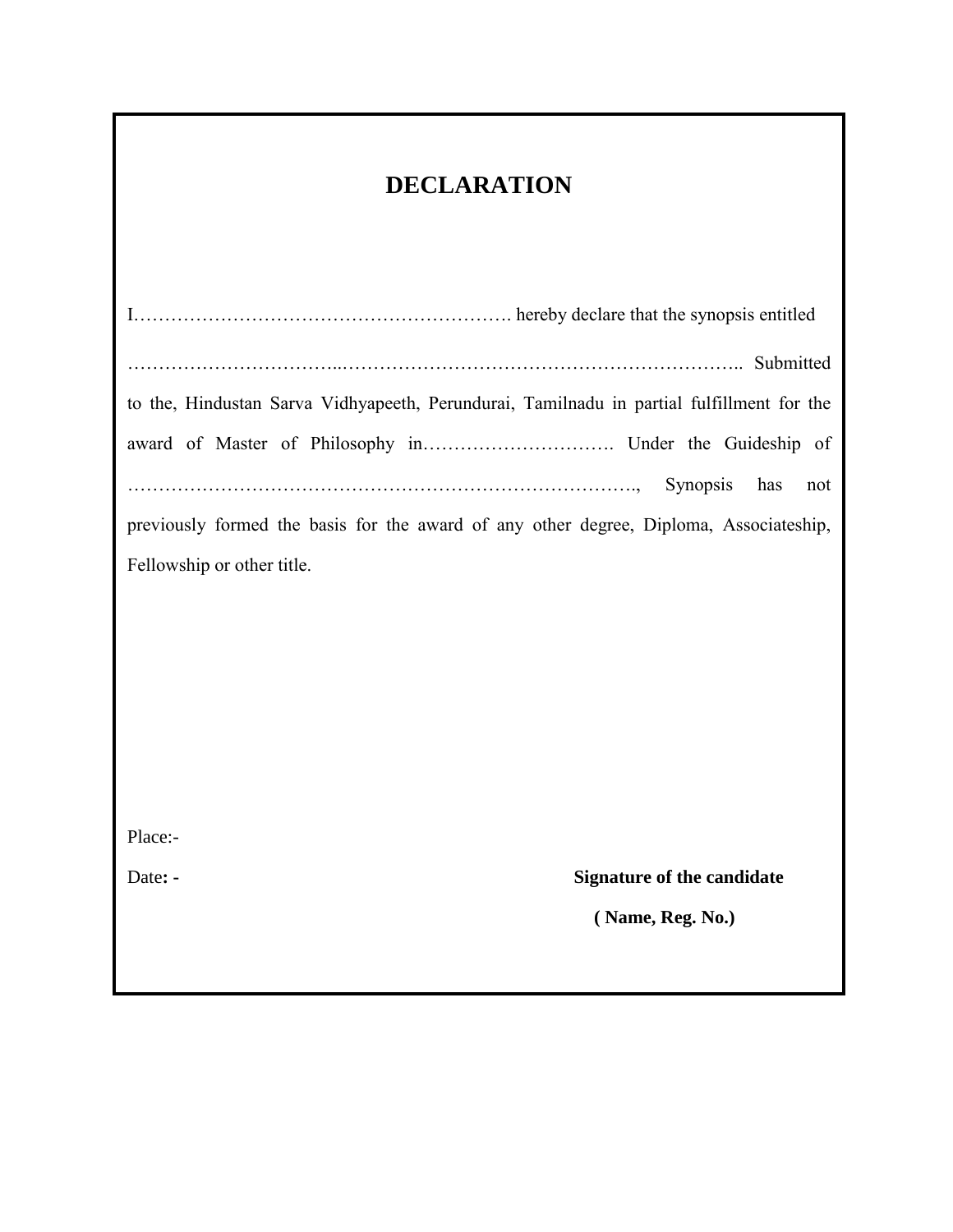| <b>Format for Synopsis Certificate Page</b>                                                |    |    |                                                              |  |  |                  |          |                                    |          |  |
|--------------------------------------------------------------------------------------------|----|----|--------------------------------------------------------------|--|--|------------------|----------|------------------------------------|----------|--|
| <b>CERTIFICATE</b>                                                                         |    |    |                                                              |  |  |                  |          |                                    |          |  |
|                                                                                            |    |    |                                                              |  |  |                  |          |                                    |          |  |
| This                                                                                       | is | to |                                                              |  |  | certify that the | Synopsis |                                    | entitled |  |
| a                                                                                          |    |    | bonafide record of independent research work done            |  |  |                  |          |                                    |          |  |
|                                                                                            |    |    |                                                              |  |  |                  |          |                                    |          |  |
|                                                                                            |    |    |                                                              |  |  |                  |          |                                    |          |  |
| submitted to the HINDUSTAN SARAVA VIDHYAPEETH, Perundurai, Tamilnadu in                    |    |    |                                                              |  |  |                  |          |                                    |          |  |
|                                                                                            |    |    | partial fulfillment for the award of Master of Philosophy in |  |  |                  |          |                                    |          |  |
|                                                                                            |    |    |                                                              |  |  |                  |          |                                    |          |  |
|                                                                                            |    |    |                                                              |  |  |                  |          |                                    |          |  |
| formed the basis for the award of any other degree, Diploma , Associateship, Fellowship or |    |    |                                                              |  |  |                  |          |                                    |          |  |
| other tittle.                                                                              |    |    |                                                              |  |  |                  |          |                                    |          |  |
|                                                                                            |    |    |                                                              |  |  |                  |          |                                    |          |  |
|                                                                                            |    |    |                                                              |  |  |                  |          |                                    |          |  |
|                                                                                            |    |    |                                                              |  |  |                  |          |                                    |          |  |
|                                                                                            |    |    |                                                              |  |  |                  |          |                                    |          |  |
|                                                                                            |    |    |                                                              |  |  |                  |          |                                    |          |  |
| Place: -<br>Date:-                                                                         |    |    |                                                              |  |  |                  |          |                                    |          |  |
|                                                                                            |    |    |                                                              |  |  |                  |          | <b>Signature of the supervisor</b> |          |  |
|                                                                                            |    |    |                                                              |  |  |                  |          | (With Supervisor Seal)             |          |  |
|                                                                                            |    |    |                                                              |  |  |                  |          |                                    |          |  |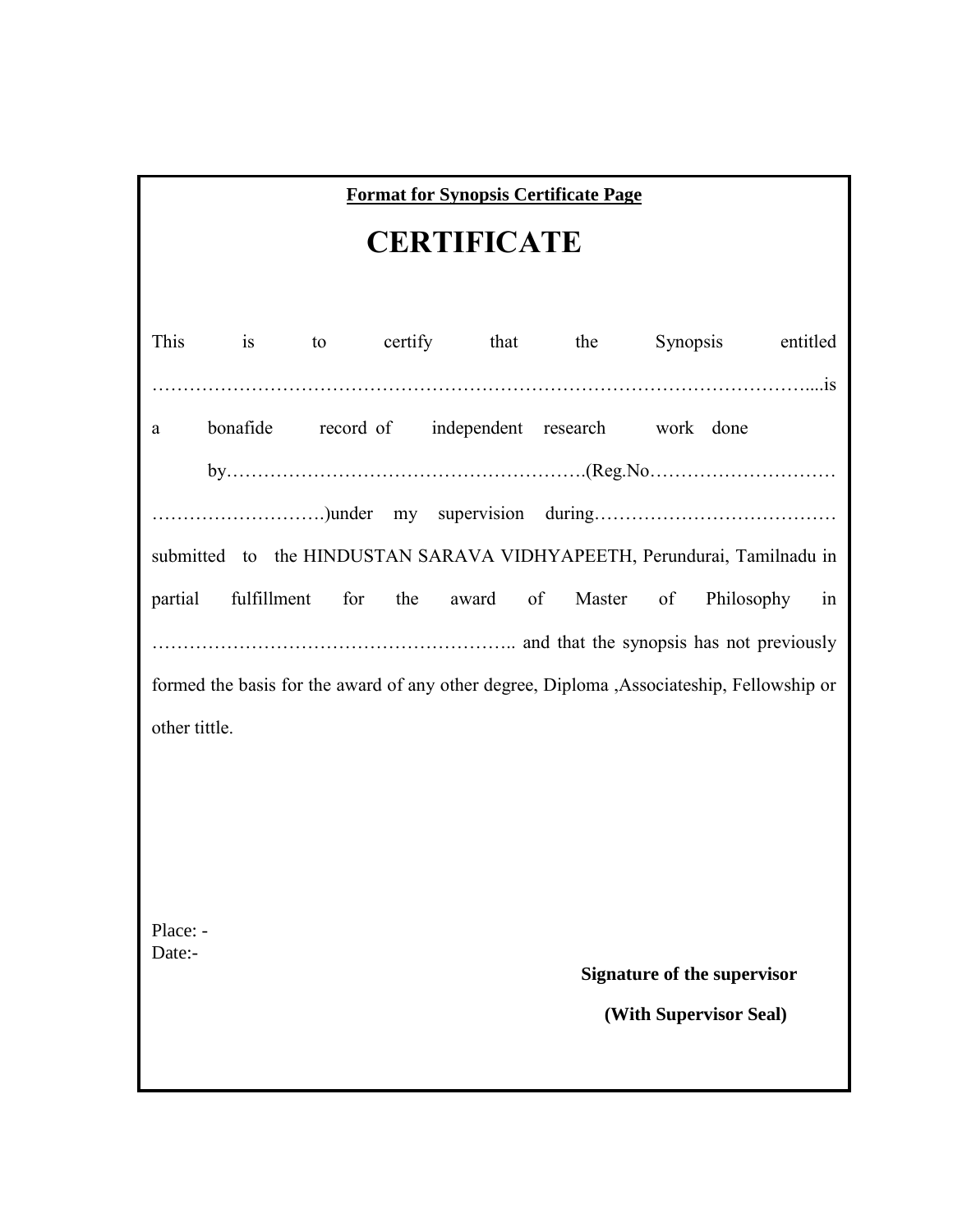# **Format for Synopsis Research And Grade committee (RAGC) Report page**

### **RESEARCH AND GRADE COMMITTEE (RAGC) REPORT**

| Name of the Student |  |  |  |  |  |  |
|---------------------|--|--|--|--|--|--|
| Registration No.    |  |  |  |  |  |  |
| Title of the Study  |  |  |  |  |  |  |
|                     |  |  |  |  |  |  |
|                     |  |  |  |  |  |  |
|                     |  |  |  |  |  |  |
|                     |  |  |  |  |  |  |
|                     |  |  |  |  |  |  |
|                     |  |  |  |  |  |  |

#### **Examiner Report:**

The Proposed topic of the Study is very appropriate topic in present day scenario. The topic is approved for the research work. This has not been a previously formed the basis for the award of M.Phil. to the best of my belief and knowledge.

#### **Signature of the Examiner**

**(**With Supervisor Seal)